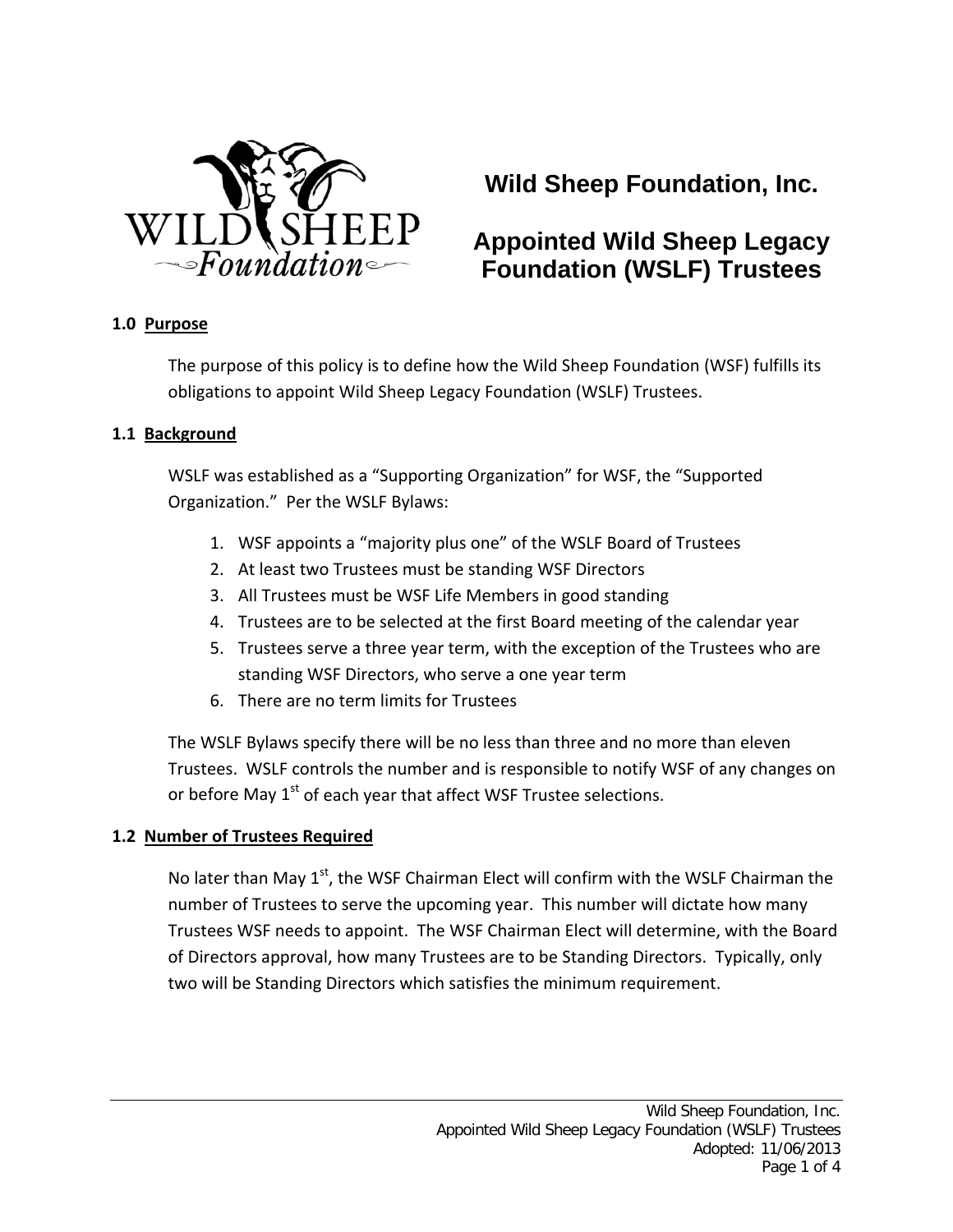# **1.3 Solicitation of Trustee Nominations**

No later than May  $1<sup>st</sup>$ , the WSF Board of Directors will appoint a Trustee Evaluation Committee of at least three members of which two must be Trustees (current or past) who were appointed by WSF.

The WSF Chairman Elect with support of the WSF President will solicit the Board of Directors, Chapters and Affiliates, and membership at large for Trustee nominations. As part of the solicitation it will be made clear that nominees must:

- 1. Be WSF Life members in good standing
- 2. Sign a form that indicates that the nominee has read, understands, and agrees to any requirements of WSLF Trustees and WSF Directors contained in the following documents:
	- a. WSLF
		- i. Mission Statement
		- ii. Bylaws
		- iii. Trustees Code of Conduct
		- iv. Trustees Confidentiality and Non‐Compete Agreement
	- b. WSF
		- i. Mission Statement
		- ii. Bylaws
		- iii. Directors Code of Conduct
		- iv. Directors Confidentiality and Non‐Compete Agreement
		- v. Ethics Policy
		- vi. Wild Sheep Foundation (WSF) Appointed Wild Sheep Legacy Foundation (WSLF) Trustees Policy
- 3. Include a description of the requisite qualifications of the nominee as they relate to being a Trustee

All nominations will be sent to the WSF Headquarters and must be received by July  $1<sup>st</sup>$ . The WSF President will ensure the nomination packages are complete.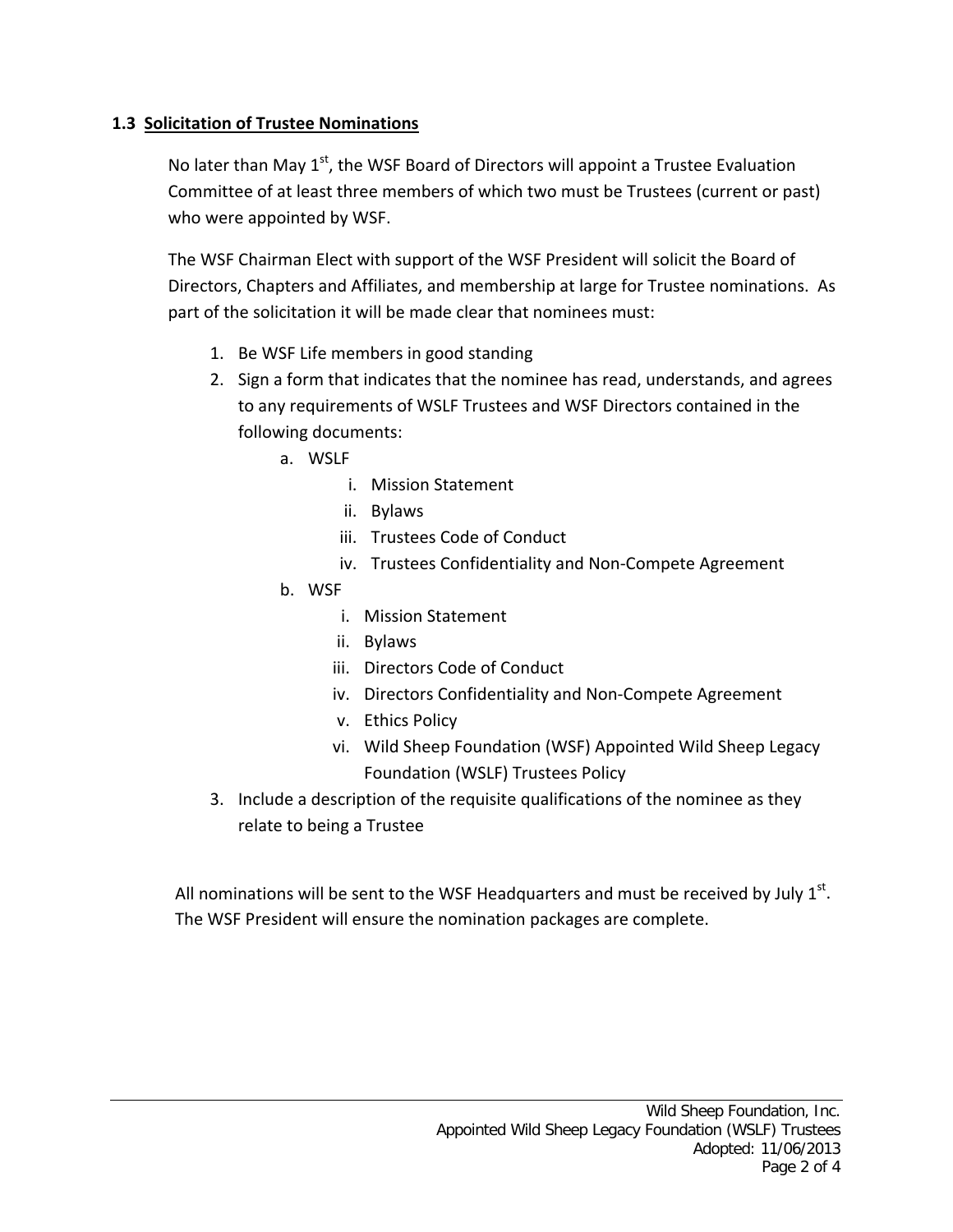# **1.4 Evaluation of Trustees**

No later than December  $1<sup>st</sup>$ , the Trustee Evaluation Committee will evaluate all nominees and assign a rating of Not‐Acceptable, Acceptable, or Highly Recommended to each. As part of this evaluation the committee will consider the nominees:

- 1. Investment/financial expertise
- 2. Business acumen
- 3. Demonstrated commitment to WSF as evidenced by donations to WSF or participation in WSF, Chapter, or Affiliate Boards, committees, or events.

If there are not sufficient acceptable candidates to fill the required positions the WSF Chairman will resolve the issue by taking one or more of the following actions:

- 1. Negotiate with the WSLF Chairman to reduce the number of Trustees to be commensurate with the candidates identified
- 2. Task the Trustee Evaluation Committee to seek out an adequate number of acceptable candidates
- 3. Increase the number of Trustees that are Standing Directors to fill the deficit

At the December Board of Directors meeting the Trustee Evaluation Committee will present to the Directors their evaluations.

## **1.5 Election of Trustees**

At the pre‐convention WSF Board meeting, or the first Board Meeting of the calendar year, if the pre‐convention meeting is not the first meeting of the calendar year, the Directors will elect the Trustees. The WSF Chairman will immediately notify the WSLF Chairman of the selections and the selections will be announced at the WSF Annual Membership meeting.

## **1.6 WSF Elected Trustee Terms**

Trustees who are Standing Directors shall serve from February  $1<sup>st</sup>$  of the year elected until January  $31<sup>st</sup>$  of the following year. Trustees that are not Standing Directors shall serve a three (3) term commencing February  $1<sup>st</sup>$  of the year elected and ending three (3) years hence on January  $31^{st}$ . In any event, Trustees shall serve until a replacement has been identified. There are no term limits.